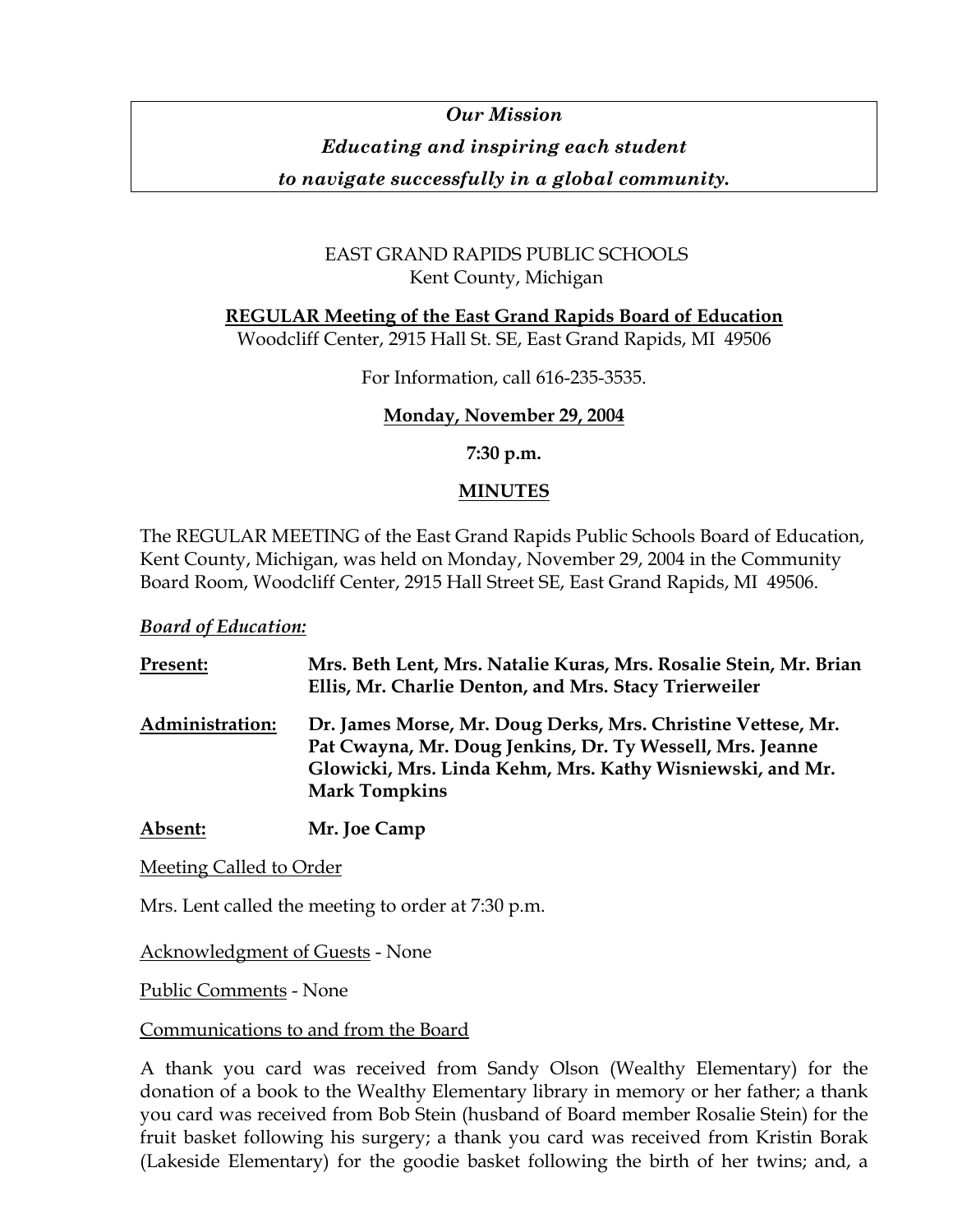thank you card was received from Harry Cofill (High School) for the goodie basket following the birth of his son.

## High School Student Council President's Report - Mr. Tom Bander

The Arts and Crafts show held a week and a half ago went very well. The Food Drive started today. This is an annual service project and the students will be collecting food for the next two weeks. This year the goal has been increased to provide food for 55 families. Work continues on the dress code. A survey was sent to all students and about half have been returned.

# EGREA President's Report – Mrs. Cynthia Bischoff

Mrs. Bischoff is ill, no report. She did ask that a reminder be given to the Board members of the EGREA holiday party at the Yacht club on Friday, December 3<sup>rd</sup> from 3:30-8:00 p.m. All Board members are invited to attend.

## Recognition of Ms. Rachael G. Kerr for perfect ACT Score – Dr. James Morse

Mrs. Lent and Dr. Morse presented Ms. Kerr with a certificate for her perfect ACT score. Mr. Cwayna stated the High School is proud of her accomplishments.

# Recognition of the Girls Cross-Country Championship Team – Mr. Pat Cwayna

The team is not here as they are busy students involved in other activities at this time. The students will be recognized at the school. Mr. Cwayna stated he is proud of not only the students but also the excellent coach, Nick Hopkins.

## *Presentation:*

Food Service Update – Mrs. Amy Larson and Ms. Jean Aitken

Mr. Derks introduced Mrs. Larson and Ms. Aitken. He thanked Amy for the turnaround in the Food Service program since she has been here. Mrs. Larson and Ms. Aitken gave a review of the past year, discussed special promotions, went over the financial figures and reviewed the goals for this school year. Cathie Creager, head cook at the High School won first prize in a recipe contest from Chartwells. She was recognized at this meeting and was presented with awards from the competition.

Advanced Placement Biology – Mrs. Christine Vettese and Mrs. Jan Huff (Enclosure #10)

Mrs. Vettese and Mrs. Huff presented a brief overview of the AP Biology program. Mr. Cwayna, Dr. Morse and the Board thanked Mrs. Huff for her work on this program.

Strategic Plan Update – Progress Report on Differentiation in the Classroom (Superintendent Goal #2) – Mrs. Christine Vettese (Enclosure #11)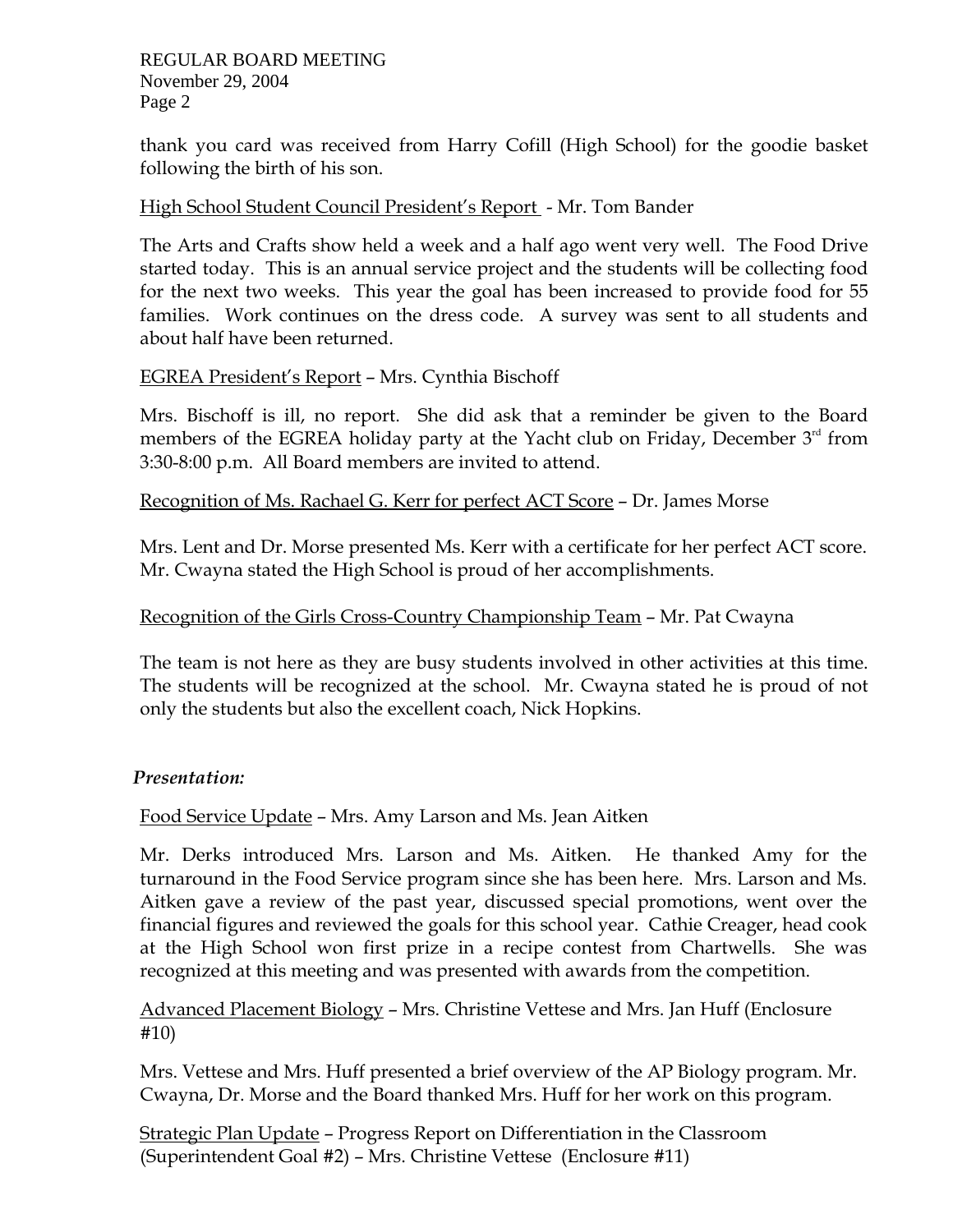Mrs. Vettese gave a review of differentiation in East Grand Rapids Public Schools. The class this year is the largest since we have started offering differentiation training. There is much excitement from all of the participants.

## *Action Items - Consent Agenda:*

- Background: In order to save time during the meeting, we are using a Consent Agenda. Items in the Consent Agenda include those that are routine or have been previously discussed by the Board of Education. Any Board Member may request to have any item removed for a separate discussion and vote.
- Recommendation: Motion to approve items in the Consent Agenda Numbers  $12$ \_ through  $14$ <sub>\_</sub>.

Approval of Minutes of REGULAR MEETING of 10/18/04 (Enclosure #12)

Approval of October Payment of Bills (Enclosure #13)

Approval of Medical Leave of Absence – Mrs. Roberta J. Wadel

| Background:     | Under the provisions of the Master Agreement in Article 15,<br>Section M, Mrs. Roberta J. Wadel is requesting a medical                                |
|-----------------|--------------------------------------------------------------------------------------------------------------------------------------------------------|
|                 | leave of absence beginning November 3, 2004 for<br>approximately 8-12 weeks. (Enclosure #14)                                                           |
| Recommendation: | Motion to approve the recommendation to grant to Mrs.<br>Roberta J. Wadel a medical leave of absence upon the<br>recommendation of the Superintendent. |

Mr. Denton moved to approve Consent Agenda Items #12-#14. Mrs. Kuras seconded the motion. Motion passed 6-0.

#### *Other Action Items:*

#### 2003-2004 Audit Report

Hungerford, Aldrin, Nichols & Carter, P.C. completed the audit this fall. The Board Finance Committee reviewed the report and recommends that the Board of Education receive the 2003-2004 Audit Report.

Mr. Denton moved to approve the motion to receive the 2003-2004 Audit Report as presented and recommended by the Board Finance Committee and Superintendent. Mrs. Trierweiler seconded the motion. Motion passed 6-0.

#### 2004-2005 General Fund Budget Amendment

Each fall, the Board Finance Committee recommends a Budget Amendment to the Board of Education. The Finance Committee has reviewed the proposed amendment. (Enclosure #16)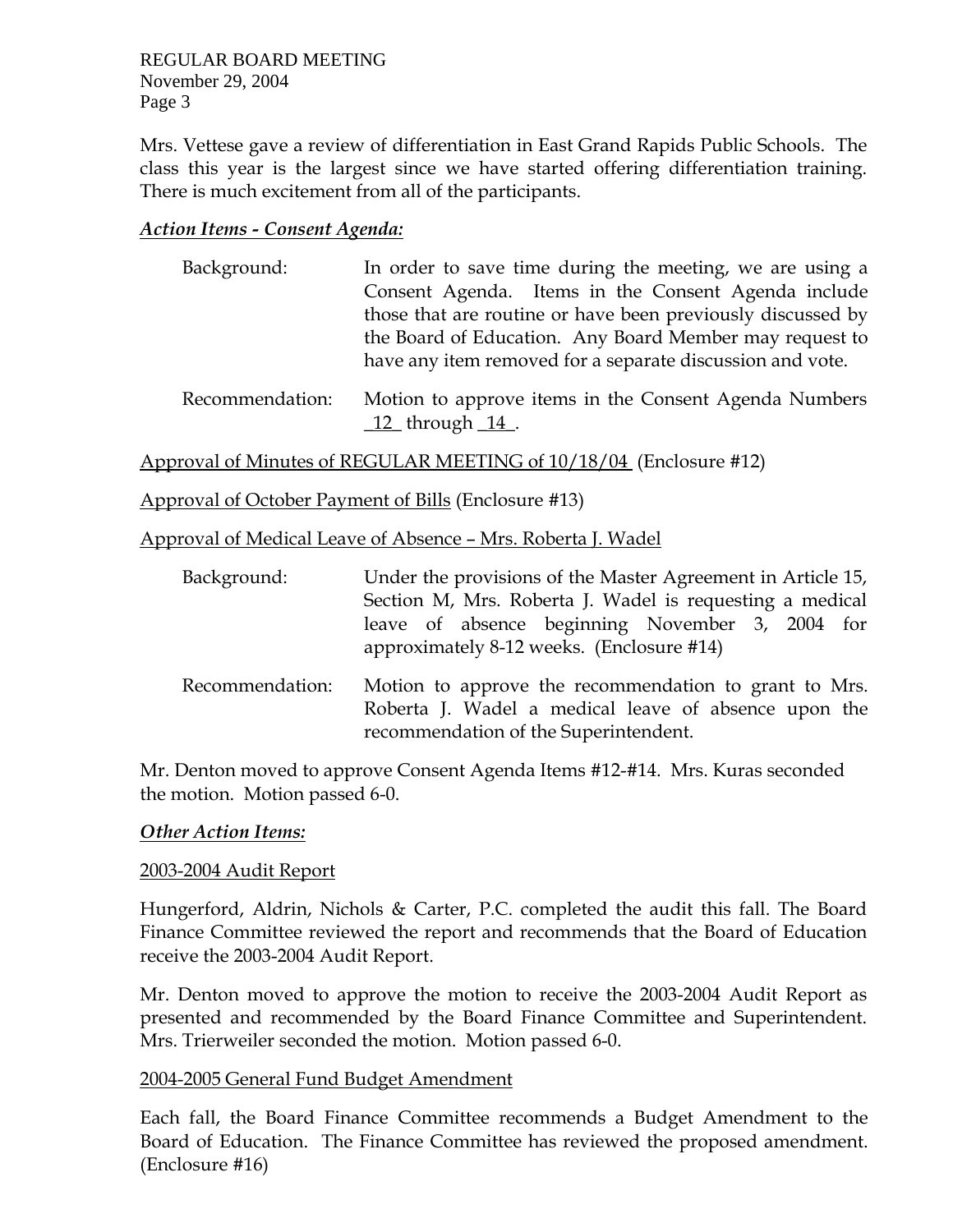Mrs. Stein moved to approve the motion to approve the amendment for the 2004-05 budget as listed in Enclosure #16. Mrs. Trierweiler seconded the motion. Motion passed 6-0.

## Administrative Reports

## Superintendent

Japan Trip Report

Dr. Morse showed slides and gave a brief presentation of his recent Rotary Study Group trip to Japan. He also had flags from the various Rotary clubs he visited as well as various items he brought back from Japan. He thanked the Board for approval of this trip. All expenses for the trip were paid by Rotary.

## Assistant Supt. for Business

State Aid Update

Mr. Derks presented information on the status of state revenues. On December  $3<sup>rd</sup>$  a revenue hearing will take place. By the end of January we should know if there will be an Executive Order from the Governor.

# WMHIP (West Michigan Health Insurance Pool) Update

The application has been submitted to the State. The State required some amendments to the application. We trust that within 3-4 months we should be given authorization to begin the West Michigan Health Insurance Pool. There are 20 school districts involved at this time.

## Assistant Supt. for Instruction

East Grand Rapids Public Schools Annual Report – PA 125/NCLB

It is required by No Child Left Behind that we publish the annual report. It is now online on our website.

High School Receives "A" on Adequate Yearly Progress All Schools in EGR Receive All "A's"

The final grade for all East Grand Rapids Public Schools was an "A".

Diversity Professional Development Day – "Color Me Human" – February 21, 2005

This will be an all-day conference put on by East Grand Rapids Public Schools. All professional staff will be attending. Board members are also encouraged to attend this conference.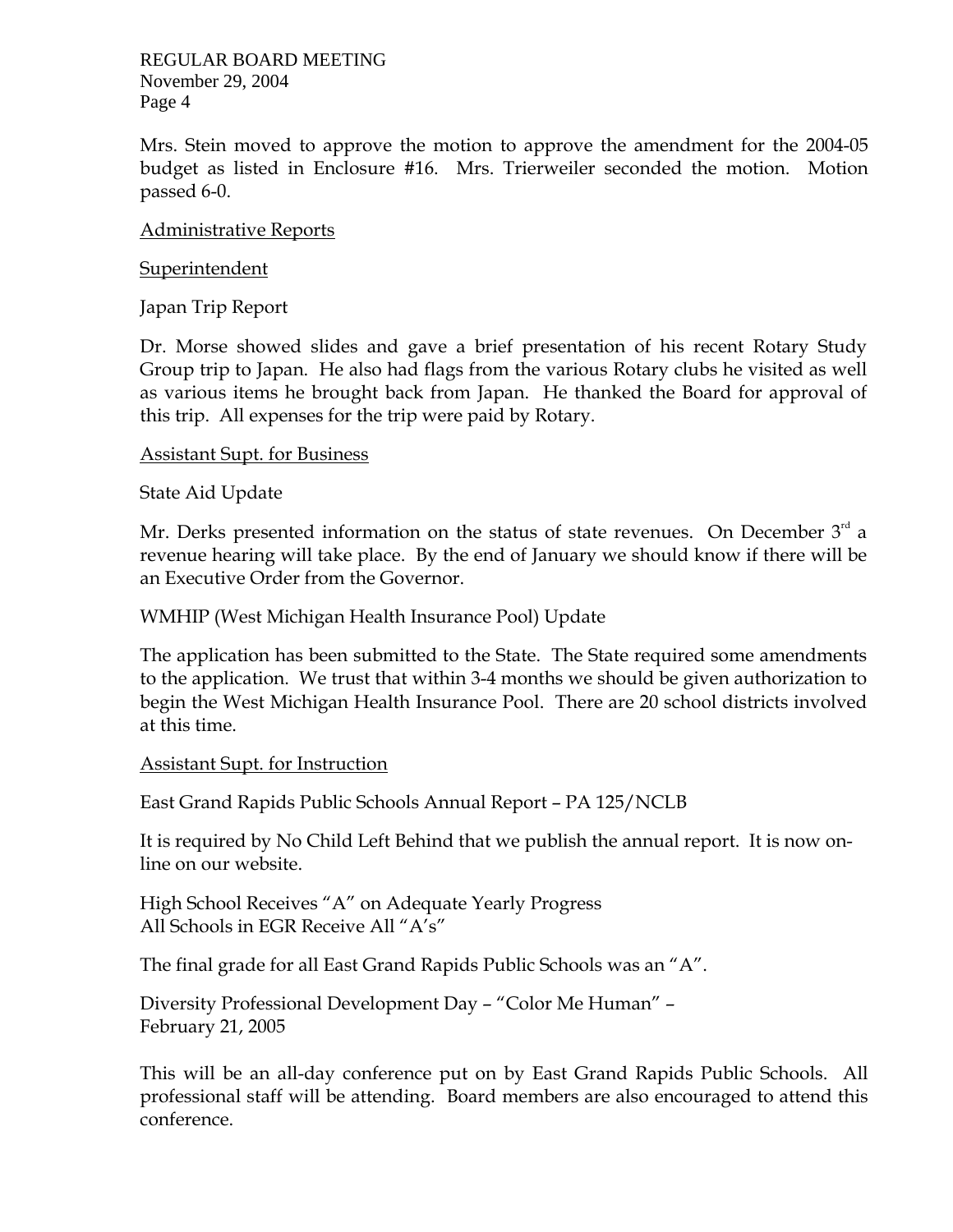## Curriculum Preview

There will be new Theatre courses at the High School. There is a new K-12 Art Curriculum which we hope to present at the December Board meeting and work continues on the Middle School 6-8 Social Studies curriculum.

#### Board Representative Report

#### Diversity Report – Mrs. Stein

This committee met last week and discussed the "Color Me Human" conference. After three years the group is taking shape. Mrs. Stein expressed that it has been good to have the Strategic Plan in place to help guide this group.

#### Youth Development Report – Mrs. Stein

The Youth Development Committee has put out a newsletter, which will be distributed to the Board. This committee will be doing a fund drive prior to the end of 2004. Mrs. Stein stated that this group is really all about the kids.

#### Grass Roots – Mrs. Beth Lent

KISD Grass Roots met on November  $11<sup>th</sup>$ . This group is focusing on funding from the state for public schools. There are two goals for this year: meet the need for adequate and consistent funding for public schools and close the revenue gap for districts. The next meeting will be on February 3, 2005.

## K-8 Science Curriculum – Mrs. Stacy Trierweiler

This has been a very passionate group that worked very hard to get this K-8 Science curriculum moving forward. Mrs. Trierweiler thanked everyone for working quickly and passionately on this committee.

## Foundation Representative Report – Mr. Charlie Denton

The Foundation Board met on November  $17<sup>th</sup>$  to review grant requests. Results of the grant disbursements will be brought to this Board on December 13<sup>th</sup>. The Foundation will publish a new alumni directory. The Foundation website has been re-done. There is a spot on the website now for giving to the foundation. The Distinguished Alumni Dinner was a great success. It was a sold out event at Meijer Garden. The results of the artwork auction have not been announced yet.

Just a note that the Legislative Committee will have a coffee on December  $6<sup>th</sup>$  beginning at 8:00 a.m. with Rep. Hildenbrand as the featured speaker. All Board members and Administrators are encouraged to attend.

Board members are asked to hold Monday, January 17, 2005 in reserve for the Budget Workshop.